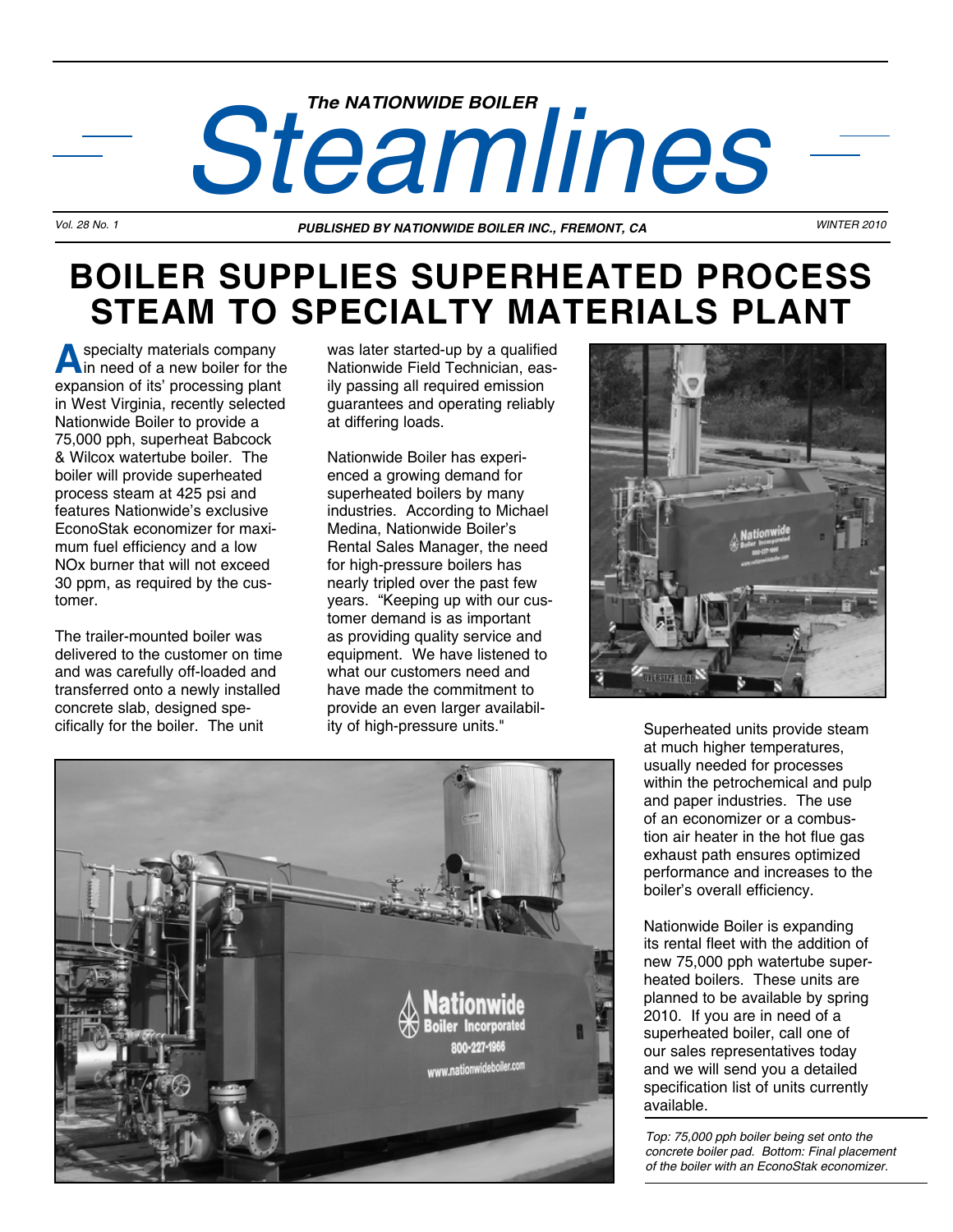### *CONTROL LINE*

## **CONTAGIOUS HAPPINESS FOR 2010**



*Jeff Shallcross, President*

*"Those who are miserable on the job are usually miserable at home."*

**Last year the Organization for Economic**<br>
Co-Operation and Development<br>
(CEOD) released a grant realist the (OECD) released a report ranking the world's happiest places. I was surprised to find that Disneyland did not make the list, however Denmark, Finland and the Netherlands rated at the top (first, second and third). The United States, on the other hand, didn't even make it in the top ten. Despite being one of the most industrialized countries in the world and with an abundance of just about everything, Americans are far from being the happiest.

 One can argue that on a macro level there really is not too much to be happy about (our stagnant economy, uncertainty in health-care, dismal unemployment rates, and families losing their homes). However, despite wavering news from the media I want to move forward this year and cast a shadow of optimism from rays of happiness. Therefore, I have decided that one of my goals for 2010 is to spread what I call "contagious happiness".

 To help my personal crusade of spreading happiness, I researched on what it is that makes people happy and how happiness happens. An article written by Marshall and Kelly Goldsmith helped me better understand how happiness happens and they summed it up nicely:

 "There is an incredibly high correlation between people's happiness and meaning at work and at home. In other words, those who experience happiness and meaning at work tend to also experience them outside of work. Those who are miserable on the job are usually miserable at home".

Overall, the Goldsmiths determined that

happiness has more to do with WHO you are rather than WHERE you are. The article continued to indicate that in a work environment, what mattered most was working on items or projects that have a feeling of purpose and meaning. Therefore, if people want to be happy, they must look no further than within themselves.

 A few things people can do on a personal level to achieve greater happiness is to take a moment each day to reflect on one's blessings. We have a lot to be thankful for, but we do not always appreciate these gifts. Also, improve your overall health. Spending time exercising with those you love will not only help your become physically fit, but being strong both physically and mentally during times of hardship will make it easier to spring back to happiness.

 In a work environment happiness starts with the individual. We must encourage employees to think about what they can do to increase their experiences of meaning while on the job. It is vital that employees understand how their work relates to the "big picture" or contributes to a specific goal. Overall, people's work matters.

 Lastly, take a moment each day to make someone else's day go a little more smoothly. Do something for someone else, regardless of whom or what it is. A simple act of kindness can go a long way and it not only makes them feel better, but you will feel better as well.

I wish you much happiness in 2010.



#### *HELP LINE*

## **HELPING FAMILIES FOR 30 YEARS**

This year marks Nationwide Boiler's 30th Annual Invitational Golf Tournament. Over the last 29 years Nationwide has supported Via Rehabilitation Services and their work in helping children and adults with disabilities live fulfilling and healthier lives.

 This year's tournament, at the prestigious Pebble Beach Golf Links, is planned for May 12th and 13th. Plans are already underway

to ensure another memorable event and you can even expect a few surprises to help mark our 30 year anniversary. As always, this event is by invitation only, but if you are interested in attending or would like more information about Via Rehabilitation Services, please give us a call or visit Via's website at www.viaservices.org.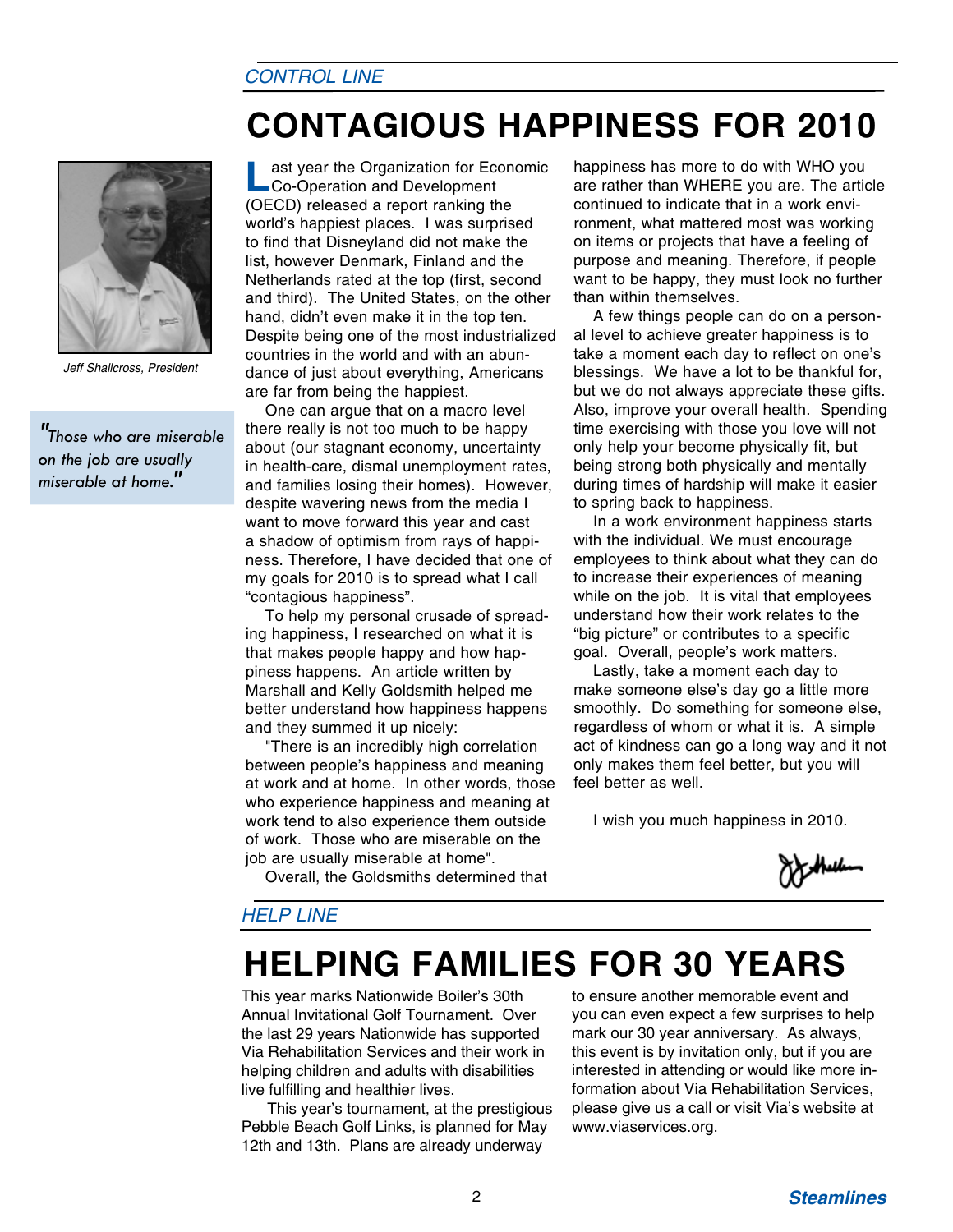## **NEW REPRESENTATIVE FOR TEXAS MARKET**



*Jerryco Machine & Boiler Works, LP 2403 Appelt Drive Houston, Texas 77015 (281) 452-0300 Toll Free (888) 777-4421 www.jerrycoboilers.com*

**NACCOLLET IS pleased to<br>
is pleased to<br>
tion of Jerryco Machine** is pleased to announce the addi-& Boiler Works, based in Houston, to our list of representatives for the Texas market. Jerryco, founded in 1977, provides boiler service and repair of watertube and firetube boilers, pressure vessels and heat exchangers.

 Larry Day, Vice President of Nationwide Boiler, explains the positive benefits the new partnership will create. "All of us at Nationwide Boiler are very excited about teaming up with Jerryco and the tremendous sales and service support they can give us in the Houston and Texas Gulf Coast region.

This new relationship will strengthen our ability to provide timely emergency equipment and support to our current customers and will enable both of our companies to expand our product base to new markets. We are looking forward to a long-term and positive relationship."

 Nationwide Boiler is excited about this new relationship and it complements both company's business goals and objectives. This includes continuing to provide the highest level of customer support and service to customers in Texas and throughout the entire nation.

## *HOT LINE*

# **PRE-COMPLIANCE PLANNING: WHEN TO BEGIN**

**A**recent shift away<br>
from coal and<br>
towards natural ga<br>
has been brewing in the from coal and towards natural gas United States. Many companies are taking advantage of the plunge in natural gas prices due to the introduction of horizontal drilling technology leading to the expansion of new reserves throughout the United States.

 Business Week recently reported that several major utilities including Progress Energy, Tampa Electric and General Electric all have new strategies based on a shift to natural gas. Many of these strategies are combined with other renewable energy projects such as solar and wind

power, helping to create a "balanced" strategy and utilizing all possible energy and efficiency instruments.

 However, the Energy Information Administration suggests that natural gas prices will not stay low for long and that the fuelswitching trend will be short-lived. It may only be a matter of time when the laws of supply and demand take in effect, driving up fuel prices. If and when this happens, will these strategies change or will it be too late?

 Unlike the utilities above which have conducted major shifts in their business plans associated with predicted price savings, many other companies in varying sec-

tors have decided to wait before committing to longterm strategies. This holds especially true on the topic of climate change. Many companies are taking the sidelines until climate change policies become final and are not making risky shifts to their business plans. Overall, when it comes to long-term environmental planning, when is it the right time?

 From experience, longterm, pre-compliance planning paid off for Nationwide Boiler. As local air quality regulations in California rapidly decreased the limits for NOx emissions, Nationwide took action to research and develop strategies that would enable our rental boiler

fleet to perform at the lowest NOx levels available. Ultimately, Nationwide chose a compliance strategy based on the best technology currently available, able to deliver the highest performance. Our CataStak™ Selective Catalytic Reduction (SCR) System was born through this discovery and today the CataStak™ SCR product line includes solutions for gas turbines, steam generators, watertube and firetube boilers, field-erected boilers and heaters.

 Had Nationwide waited for final determinations made by air quality regulators, we would not have been able to provide a product offering for our (continues on page 4)